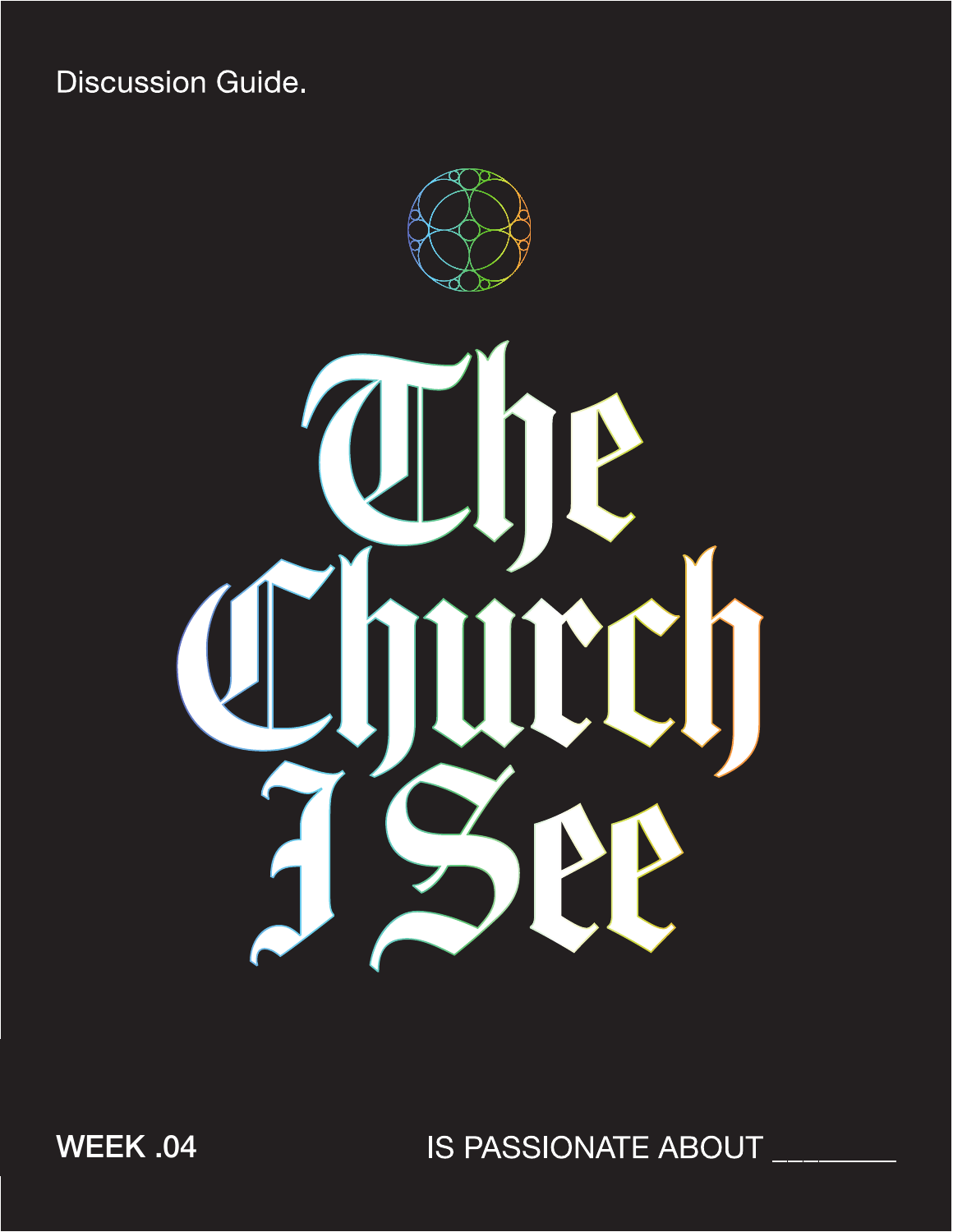

# Teaching

### **(NIV) Exodus 33:12-17 (NKJV) Psalm 27:4**

Moses said to the Lord, "You have been telling me, 'Lead these people,' but you have not let me know whom you will send with me. You have said, 'I know you by name and you have found favor with me.' If you are pleased with me, teach me your ways so I may know you and continue to find favor with you. Remember that this nation is your people."

The Lord replied, "My Presence will go with you, and I will give you rest." Then Moses said to him, "If your Presence does not go with us, do not send us up from here. How will anyone know that you are pleased with me and with your people unless you go with us? What else will distinguish me and your people from all the other people on the face of the earth?"

And the Lord said to Moses, "I will do the very thing you have asked, because I am pleased with you and I know you by name."

One thing I have desired of the Lord, that will I seek; that I may dwell in the house of the Lord all the days of my life, to behold the beauty of the Lord, and to inquire in His temple.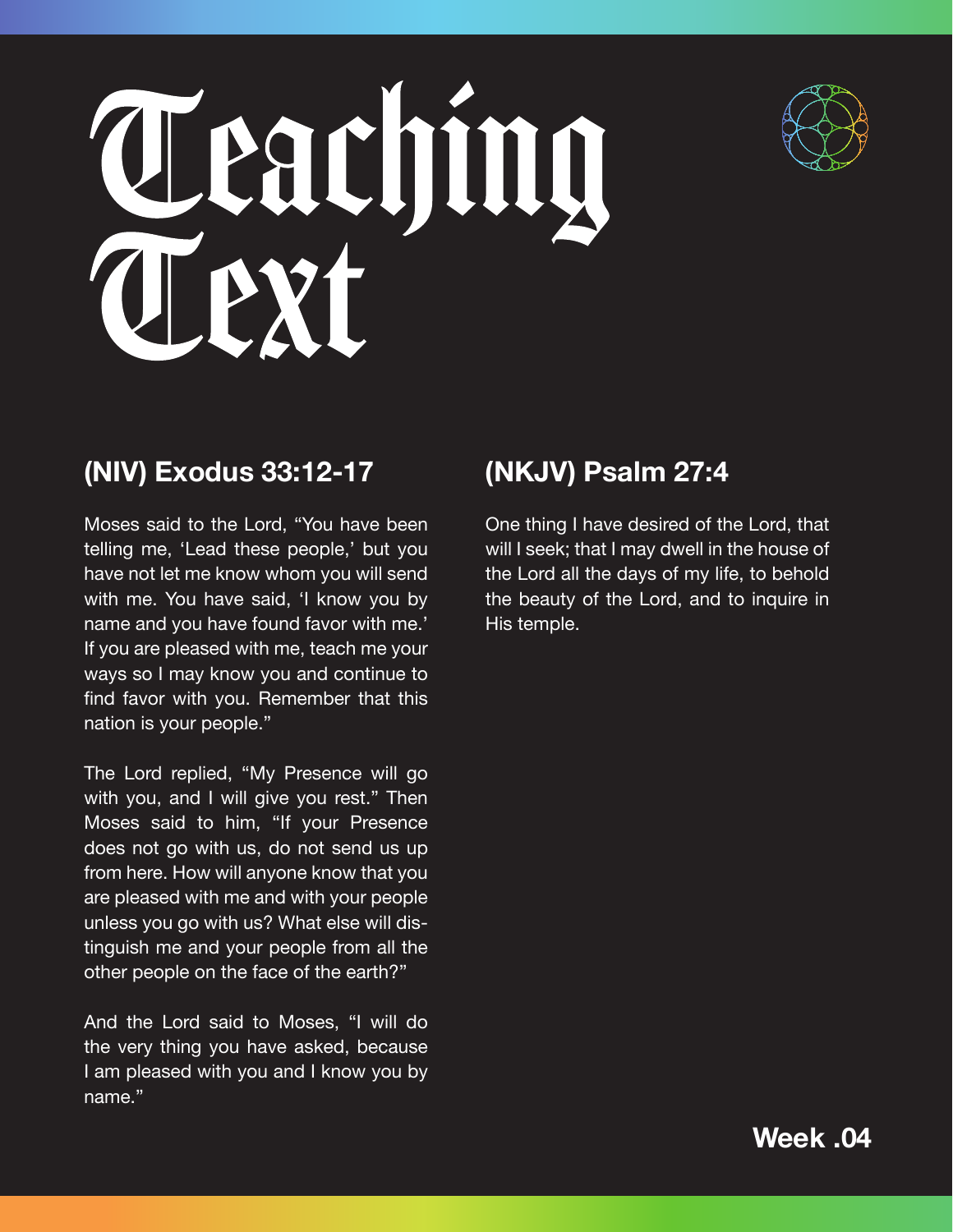## Recap

This week Banning Liebscher continues the series called "**The Church I See**", by reminding us that we are a church that pursues God's Presence. Our foundation is made up by a set of core values which we live by, and each value guides the decisions we make. When we are faced with a choice, the decision is made for us by the values we choose to live by. For example, if generosity is a core value, we make the choice to give freely rather than be stingy with what we have.

In Exodus 33 Moses is faced with a life-altering decision. In this portion of Scripture God is angered by the Israelites and on the verge of wiping them out and starting over. Moses intercedes on their behalf and pleads with God, so the Lord relents. God agrees to let the Israelites go into the Promised Land with His Angel who would drive out the enemies in the land, a land flowing with milk and honey. But God would not go with them and they would be without His Presence.

Moses did not hesitate in making his decision and declined the offer to enter into the Promised Land. He would rather stay in the wilderness with God's Presence than enter into the Promised Land without Him. Moses didn't hesitate, because he wasn't in pursuit of the Promised Land, he was in pursuit of God's Presence. Moses had a core value for the Presence of God.

As believers, we face frustration when we are in pursuit of the promise instead of His Presence. We are going to be a people of His Presence above all else. Moses and David both shared this as a core value and it is seen throughout their lives. In order to be a people of His Presence, we must redefine success. Moses and David defined success simply as: God's Presence is with us. He alone is our reward.

We are going to be a people in pursuit of one thing – the Presence of Jesus in our midst. What Moses understood was that all that they needed was found in God's Presence and all that they had to offer was God's Presence. Moses knew that the only thing that would satisfy the cry of His heart was God's Presence and the only thing that set them apart was God's Presence. It is not our programs, planning, or strategy that changes people, it's His Presence. One moment in His Presence can accomplish more than a lifetime of effort.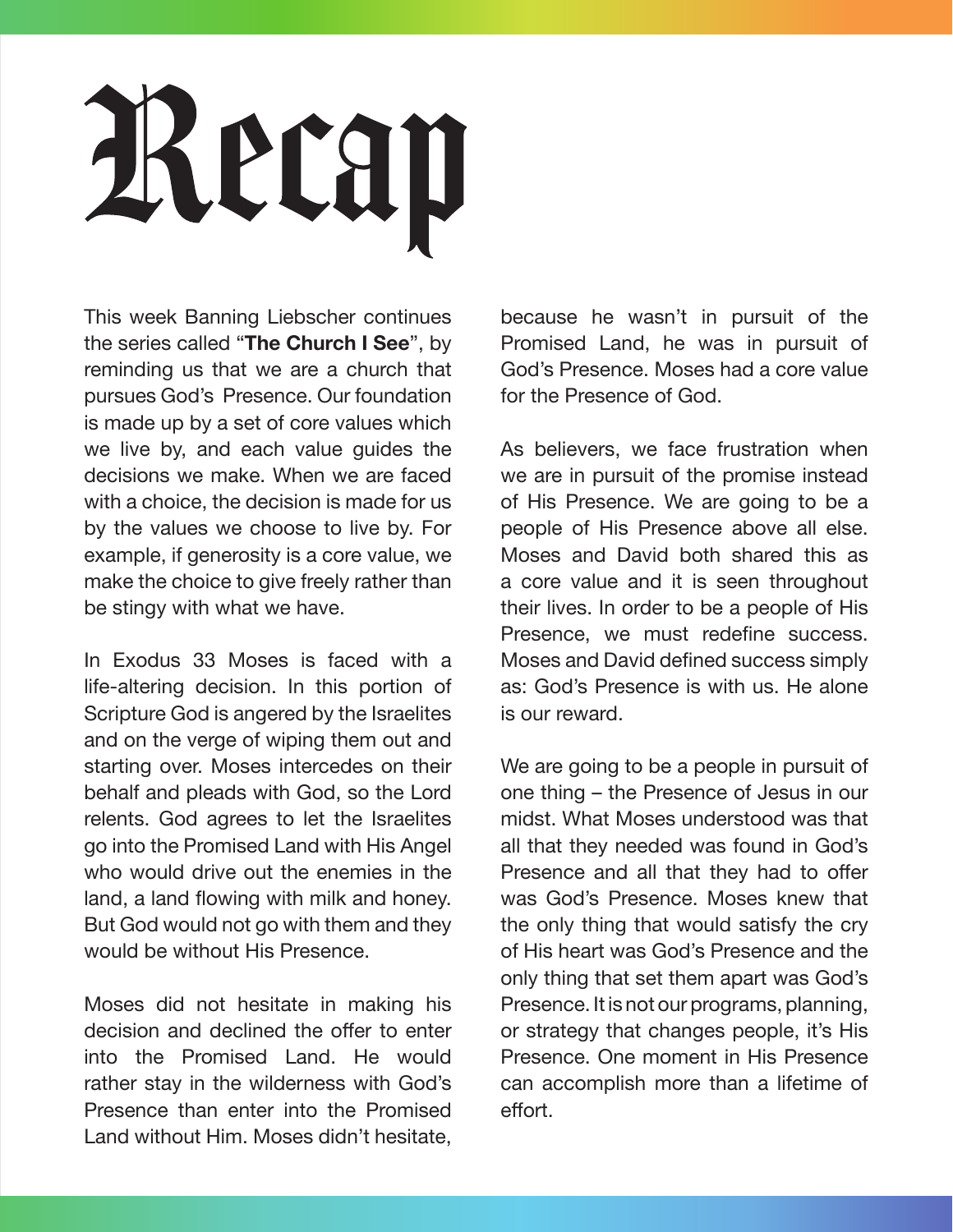### Discussion Guide **EMOTIONAL HEALTH CHECK IN**

Take a few minutes to do an emotional health check in with your Community, creating space for each person to answer the question below:

In what areas of your life do you feel like you are bumping up against your limits? Do you sense any invitation from God as you notice these limits?

If the need arises, spend a few minutes praying for one another, asking God to meet needs and help each person carry what feels heavy right now.

### **ENGAGE**

1. What are some of the non-negotiables in your life and how do they affect your decision- making?

2. When you think about the decision Moses was faced with, do you think you would have easily made the same one? Are there areas in your life where you are seeking the promise over His Presence?

3. How have you defined success in your own life? What would it look like to define it simply as: God's Presence is with you?

4. What are some specific ways your life has been transformed by an encounter with Him?

### **ENCOUNTER**

Spend a few minutes in stillness and quiet (you may want to play soaking music) in your group and ask Holy Spirit the following question:

Am I truly hungry for your Presence alone and nothing else? Are there areas in my life where I have pursued the promise over your Presence? Ask the Holy Spirit for a fresh hunger and an outpouring of His Spirit.

If time permits, allow those who want to, share what God spoke to them during the Encounter time.

### **EQUIP**

Spend some time this week feasting on His Presence. Set aside space in your day to just encounter Him. Put on some worship music and spend a few minutes simply resting in His Presence. Journal any revelations or encounters you experience during this time.